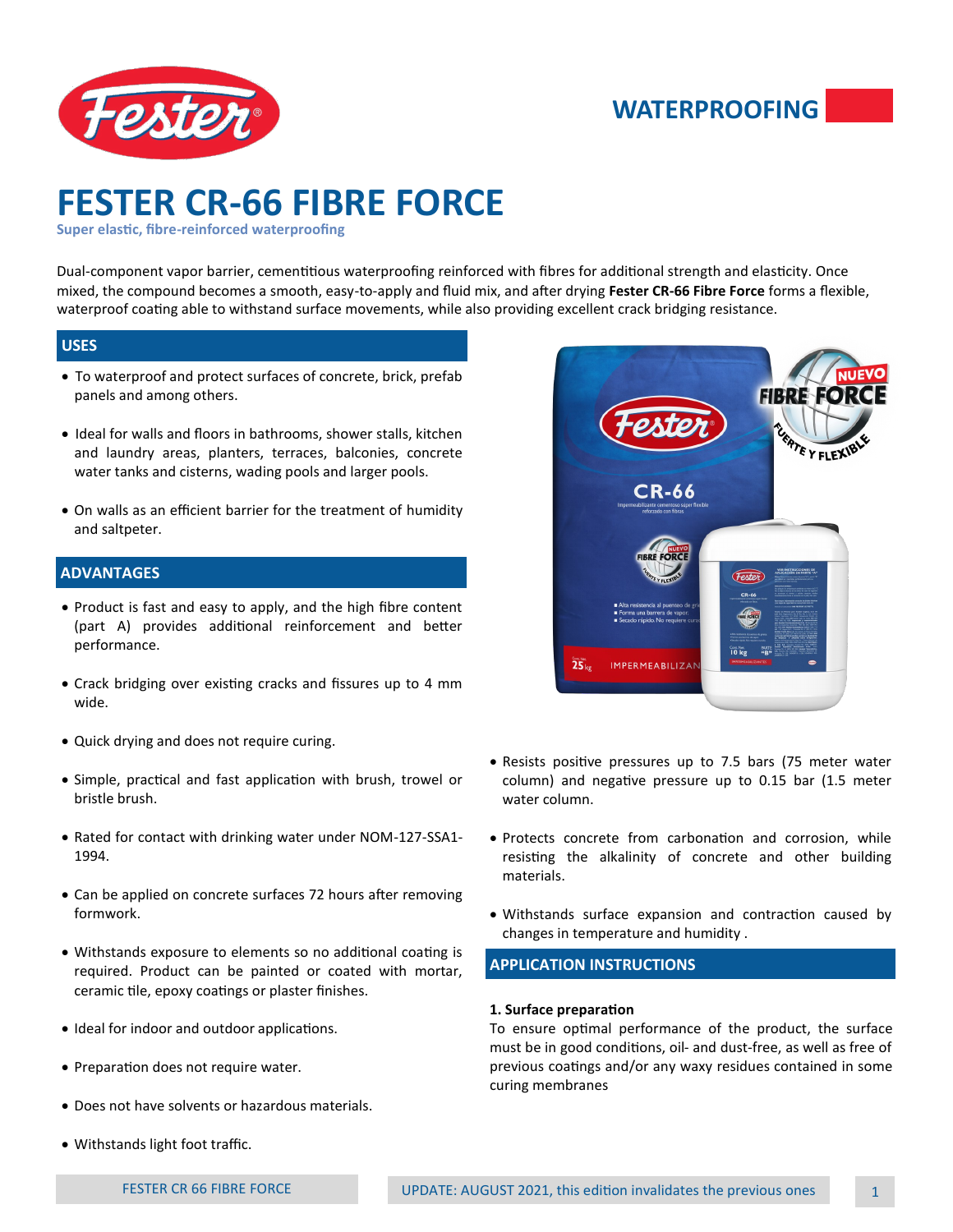



Repair cracks, fissures and cavities smaller than 4 mm with Fester **CR-66 Fibre Force** and those larger than 4 mm with **Fester CM-200** mortar. For cracks in concrete structural elements, you can use **Fester Epoxine 220**,an epoxy product designed for concrete injection. See the technical data sheet for additional information. Repair water leaks in concrete and masonry elements with **Fester CX-01.** See the data sheet for additional information. For best results, saturate porous or absorbent surfaces with water and allow to drain, while keeping each section of the surface damp until time of application.

#### **2. Mixing Parts A and B.**

Pour the resin (Part B) into a clean 30-liter container and using a suitable mixer gradually mix in the powder (Part A), for a period of 4 minutes. Make sure to scrape container walls and bottom with a wooden spatula to incorporate components completely. Proceed to mix the compound for an additional 2 minutes until lumps are eliminated and a homogeneous consistency is obtained.

#### **3. Reinforcement of angles, crack and joints.**

Prior to application of product to the larger area, it is important to reinforce critical areas such as angles, expansion joints, cold joints and cracks in the concrete. Apply **Fester CR-66 Fibre Force** abundantly and lay down fitted pieces of **Fester Acriflex** or **Fester Revoflex** mesh to provide reinforcement, allowing these to dry for 3 hours before continuing.

#### **4. Application of the first coat.**

Apply the properly mixed product at a yield of  $1 \frac{\mu}{m^2}$ , or an average thickness of 1 mm of fresh mixture, and allow to dry for 3 hours before applying the next layer.

#### **5. Application of the second coat.**

Apply the properly mixed product at the same yield as the 1st, and allow to dry for 3 hours before applying a third coat as required, always observing the yields provided in the product yield table.

After product dries for 24 hours, surface can be painted, tiled and/or other textured or concrete finishes can be applied.

#### **YIELD**

**Foundation walls:** 3.5 kg of mixture (2 L/m<sup>2</sup>) in 2 coats.

**Balconies and terraces:** 4 kg of mixture (2.5 L/m²) in 2 coats.

Partitions, block walls, drywall, etc: 4 kg of mixture (2.5 L/m<sup>2</sup>) in 2 coats.

**Shower stalls, kitchens and laundry rooms:** 3.5 kg of mixture  $(2 L/m<sup>2</sup>)$  in 2 coats.

**Water tanks, pools, reflecting pools or others:** 5 kg of mixture  $(3 L/m<sup>2</sup>)$  in 3 coats.

**Notes:** Once mixed, Fester **CR-66 Fibre Force** yields approximately 21 liters of mixture. Each liter of fresh product applied to 1 m<sup>2</sup> provides 1 mm in thickness as a fresh coat and 0.85 mm thickness when dry.

#### **IMPORTANT INFORMATION**

- Once surface has dried for 24 hours, it is important to moisten the surface prior to application of the next coat.
- Do not mix **Fester CR-66 Fibre Force** with any other material.
- Do not apply product to contaminated or poorly prepared surfaces that can prevent optimal adhesion.
- The water pressure specs cited in this document shall depend on the structural integrity and quality of the substrate.
- For surfaces in constant contact with water, allow product to dry for 3 days. If the water in question is potable water, allow product to dry for 7 days, always removing impurities by thoroughly scrubbing and rinsing prior to filling .
- The content of part B (resin) is sufficient to achieve proper consistency. Do not add water to the product.
- Do not apply **Fester CR-66 Fibre Force** at temperatures below 5°C.
- Do not apply on hot surfaces, and if necessary, wet the surface and allow it to air out. This will help to lower the surface temperature and ensure proper bonding.
- This product is not recommended for waterproofing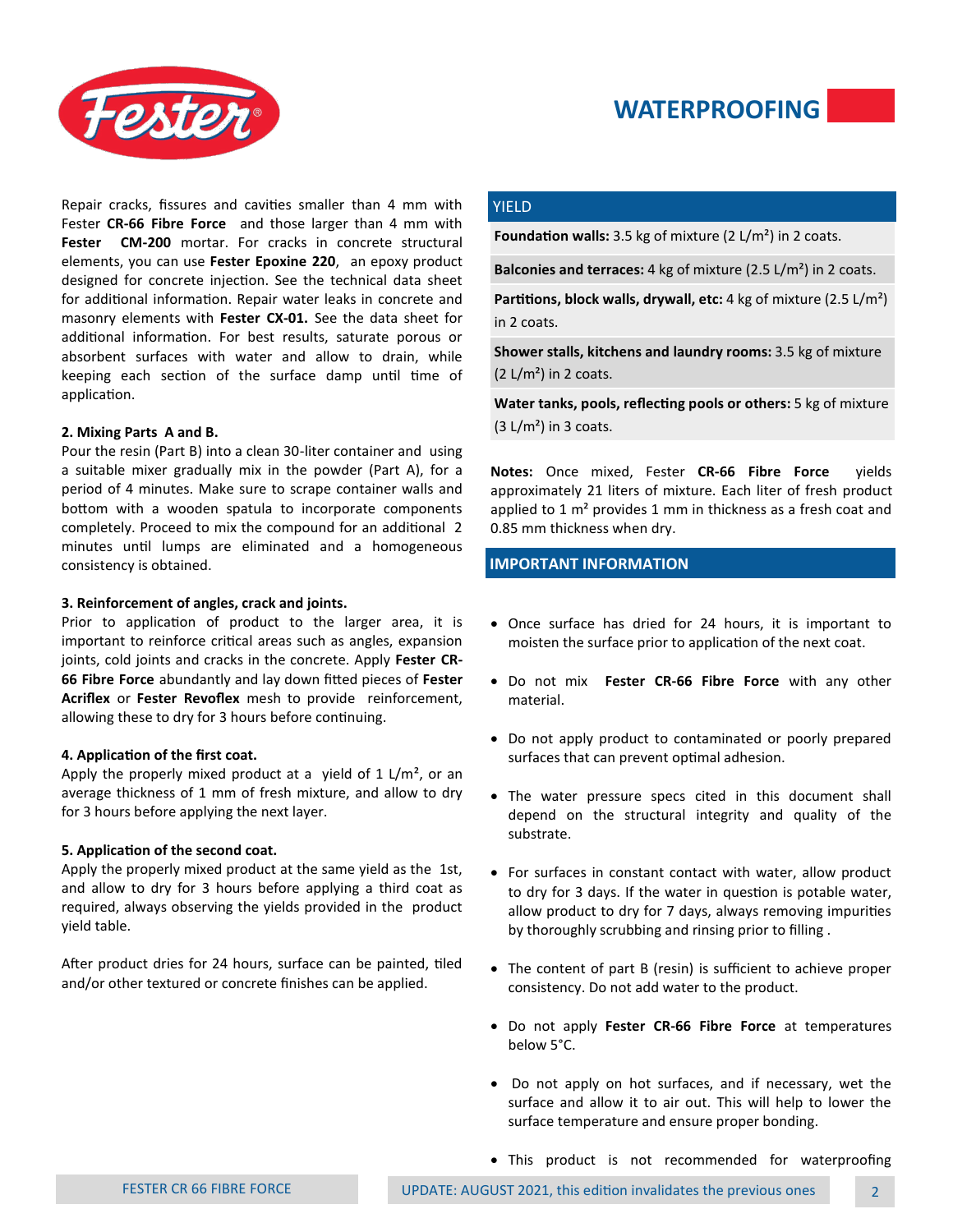



concrete roof slabs or roofs in general. It is recommended for terraces or balconies measuring up to  $25m^2$ , as long as the slab has sufficient reinforcement or undergirding to prevent sagging that can cause puddles or cracks that can damage the waterproof coating system. When used in such conditions, product must be applied in the shade and covered with gravel to prevent damage from foot traffic or other causes. The same applies for use in kitchens, laundry rooms, bathrooms or other areas where the product may be damaged.

• Use in wastewater tanks should be limited, since contaminants of wastewater can vary greatly, and bacteria or gases can corrode finished surface. In such applications, scheduled inspections must be instituted and any damage to the surface must be repaired in order to ensure protection of the concrete substrate and performance of the waterproofing system.

#### **SAFETY PRECAUTIONS**

- Wear recommended safety equipment (goggles, powder mask, gloves and back brace belt). For more information, consult the safety data sheet.
- Do not leave within reach of children.
- In case of contact with the eyes, wash immediately with abundant water.

#### **CONTAINERS**

| <b>CONTAINERS</b> | Unit A+ B containing 35kg of product. In gray<br>and white color. (Bag with 25 kg and jug with<br>$10$ kg).<br>Unit A+B with 7kg. In grey color<br>(Bag with 5 kg and jug with 2 kg. 2 units $A + B$<br>per box). |  |  |
|-------------------|-------------------------------------------------------------------------------------------------------------------------------------------------------------------------------------------------------------------|--|--|
| <b>STORAGE</b>    | Keep in a cool, dry place out of direct sun-<br>light.                                                                                                                                                            |  |  |
| <b>SHELF LIFE</b> | 12 months                                                                                                                                                                                                         |  |  |
| <b>STACKING</b>   | 35 kg unit<br>25 kg bag: stacks of 4<br>10 kg jugs: stacks of 3<br>7 kg Unit<br>12 boxes per bed, stacked 4 high (48 boxes<br>per pallet)                                                                         |  |  |

#### **ECOLOGICAL PROPERTIES**

**Fester CR-66 Fibre Force** drives demand for regionally produced construction products and materials, thereby reducing environmental impact of transport.

Place of production: Carretera Panamericana Km. 312 Tramo Libre. Celaya-Salamanca, Guanajuato CP. 36700.

With a VOC content of 0.0 gr/L, **Fester CR-66 Fibre Force**  contains no foul-smelling, irritating or harmful contaminants, thereby contributing to the quality of the environment and well-being of workers and building occupants.